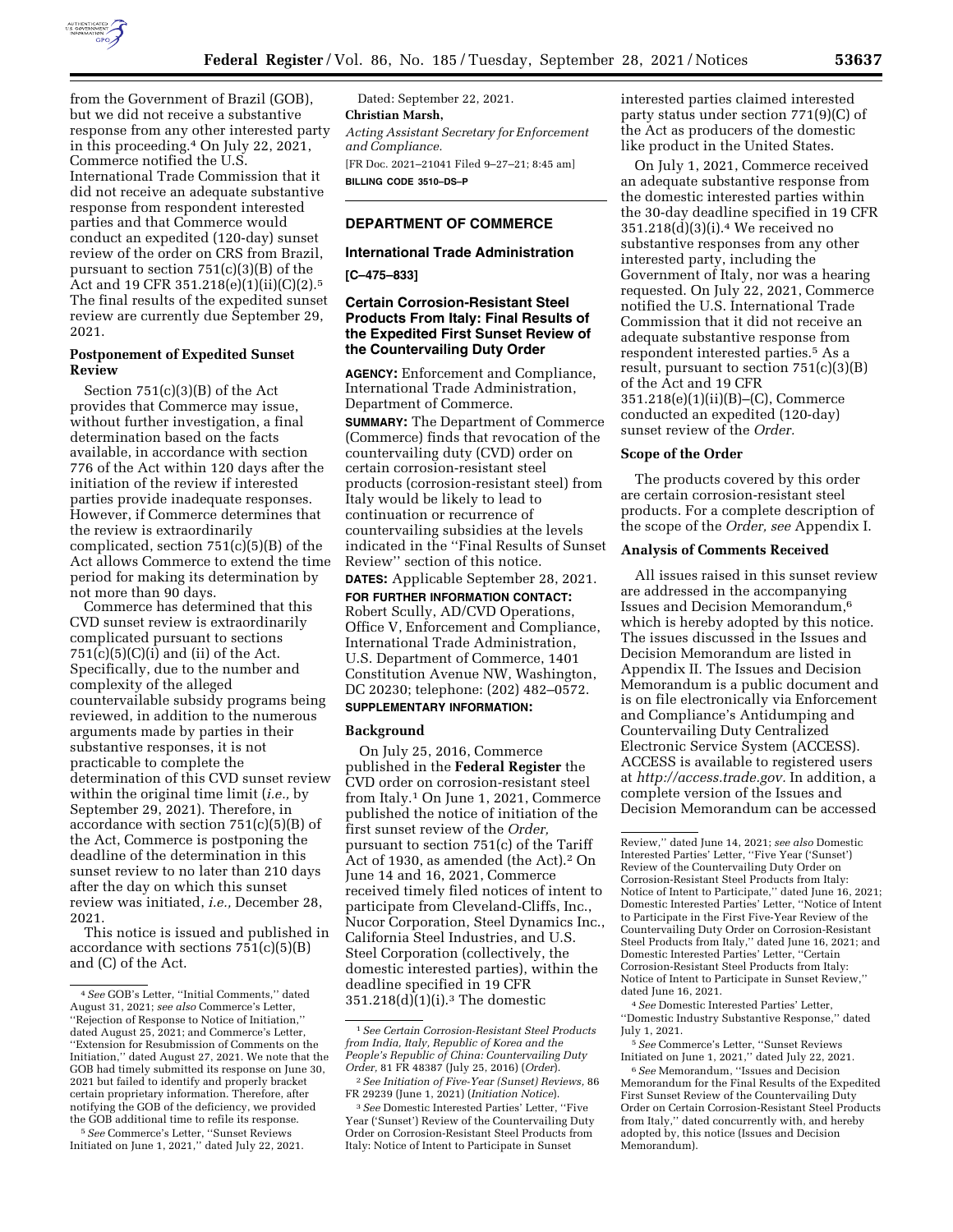directly at *http://enforcement.trade.gov/ frn/.* 

### **Final Results of Sunset Review**

Pursuant to sections 751(c)(1) and 752(b) of the Act, Commerce determines that revocation of the *Order* would likely lead to continuation or recurrence of countervailable subsidies at the rates listed below.

| Exporter/producer                                                                                                                                                                       | Net<br>subsidy<br>rate<br>(percent) |
|-----------------------------------------------------------------------------------------------------------------------------------------------------------------------------------------|-------------------------------------|
| Acciaieria Arvedi S.p.A.,<br>Finarvedi S.p.A., Arvedi Tubi<br>Acciaio S.p.A., Euro-Trade<br>S.p.A., and Siderurgica<br>Triestina Srl., (collectively, the<br>Arvedi Group) <sup>7</sup> | 0.48                                |
| Marcegaglia S.p.A. and Marfin<br>S.p.A., (collectively, the                                                                                                                             |                                     |
| Marcegaglia Group) <sup>8</sup><br>All Others<br>                                                                                                                                       | 0.07<br>38.51<br>13.02              |

### **Administrative Protective Order (APO)**

This notice serves as the only reminder to interested parties subject to an APO of their responsibility concerning the return or destruction of proprietary information disclosed under APO in accordance with 19 CFR 351.305. Timely notification of the return or destruction of APO materials or conversion to judicial protective order is hereby requested. Failure to comply with the regulations and terms of an APO is a violation which is subject to sanction.

### **Notification to Interested Parties**

We are issuing and publishing these final results and notice in accordance with sections 751(c), 752(b), and 777(i)(1) of the Act and 19 CFR 351.218.

Dated: September 22, 2021.

**Christian Marsh,** 

*Acting Assistant Secretary for Enforcement and Compliance.* 

#### **Appendix I**

### **Scope of the Order**

The products covered by this order are certain flat-rolled steel products, either clad, plated, or coated with corrosion-resistant metals such as zinc, aluminum, or zinc-,

aluminum-, nickel- or iron-based alloys, whether or not corrugated or painted, varnished, laminated, or coated with plastics or other non-metallic substances in addition to the metallic coating. The products covered include coils that have a width of 12.7 mm or greater, regardless of form of coil (*e.g.,* in successively superimposed layers, spirally oscillating, etc.). The products covered also include products not in coils (*e.g.,* in straight lengths) of a thickness less than 4.75 mm and a width that is 12.7 mm or greater and that measures at least 10 times the thickness. The products covered also include products not in coils (*e.g.,* in straight lengths) of a thickness of 4.75 mm or more and a width exceeding 150 mm and measuring at least twice the thickness. The products described above may be rectangular, square, circular, or other shape and include products of either rectangular or non-rectangular cross-section where such cross-section is achieved subsequent to the rolling process, *i.e.,*  products which have been ''worked after rolling'' (*e.g.,* products which have been beveled or rounded at the edges). For purposes of the width and thickness requirements referenced above:

(1) Where the nominal and actual measurements vary, a product is within the scope if application of either the nominal or actual measurement would place it within the scope based on the definitions set forth above, and

(2) where the width and thickness vary for a specific product (*e.g.,* the thickness of certain products with non-rectangular crosssection, the width of certain products with non-rectangular shape, etc.), the measurement at its greatest width or thickness applies.

Steel products included in the scope of this order are products in which: (1) Iron predominates, by weight, over each of the other contained elements; (2) the carbon content is 2 percent or less, by weight; and (3) none of the elements listed below exceeds the quantity, by weight, respectively indicated:

- 2.50 percent of manganese, or
- 3.30 percent of silicon, or
- 1.50 percent of copper, or
- 1.50 percent of aluminum, or
- 1.25 percent of chromium, or
- 0.30 percent of cobalt, or
- 0.40 percent of lead, or
- 2.00 percent of nickel, or
- 0.30 percent of tungsten (also called wolfram), or
- 0.80 percent of molybdenum, or • 0.10 percent of niobium (also called columbium), or
- 0.30 percent of vanadium, or
- 0.30 percent of zirconium

Unless specifically excluded, products are included in this scope regardless of levels of boron and titanium.

For example, specifically included in this scope are vacuum degassed, fully stabilized (commonly referred to as interstitial-free (IF)) steels and high strength low alloy (HSLA) steels. IF steels are recognized as low carbon steels with micro-alloying levels of elements such as titanium and/or niobium added to stabilize carbon and nitrogen elements. HSLA steels are recognized as steels with

micro-alloying levels of elements such as chromium, copper, niobium, titanium, vanadium, and molybdenum.

Furthermore, this scope also includes Advanced High Strength Steels (AHSS) and Ultra High Strength Steels (UHSS), both of which are considered high tensile strength and high elongation steels.

Subject merchandise also includes corrosion-resistant steel that has been further processed in a third country, including but not limited to annealing, tempering painting, varnishing, trimming, cutting, punching and/ or slitting or any other processing that would not otherwise remove the merchandise from the scope of the *Order* if performed in the country of manufacture of the in-scope corrosion resistant steel.

All products that meet the written physical description, and in which the chemistry quantities do not exceed any one of the noted element levels listed above, are within the scope of this order unless specifically excluded. The following products are outside of and/or specifically excluded from the scope of this order:

• Flat-rolled steel products either plated or coated with tin, lead, chromium, chromium oxides, both tin and lead (''terne plate''), or both chromium and chromium oxides (''tin free steel''), whether or not painted, varnished or coated with plastics or other non-metallic substances in addition to the metallic coating;

• Clad products in straight lengths of 4.7625 mm or more in composite thickness and of a width which exceeds 150 mm and measures at least twice the thickness; and

• Certain clad stainless flat-rolled products, which are three-layered corrosionresistant flat-rolled steel products less than 4.75 mm in composite thickness that consist of a flat-rolled steel product clad on both sides with stainless steel in a 20%-60%-20% ratio.

The products subject to the *Order* are currently classified in the Harmonized Tariff Schedule of the United States (HTSUS) under item numbers: 7210.30.0030, 7210.30.0060, 7210.41.0000, 7210.49.0030, 7210.49.0091, 7210.49.0095, 7210.61.0000, 7210.69.0000, 7210.70.6030, 7210.70.6060, 7210.70.6090, 7210.90.6000, 7210.90.9000, 7212.20.0000, 7212.30.1030, 7212.30.1090, 7212.30.3000, 7212.30.5000, 7212.40.1000, 7212.40.5000, 7212.50.0000, 7212.60.0000, 7210.49.0040, and 7210.49.0045.

The products subject to the *Order* may also enter under the following HTSUS item numbers: 7210.90.1000, 7215.90.1000, 7215.90.3000, 7215.90.5000, 7217.20.1500, 7217.30.1530, 7217.30.1560, 7217.90.1000, 7217.90.5030, 7217.90.5060, 7217.90.5090, 7225.91.0000, 7225.92.0000, 7225.99.0090, 7226.99.0110, 7226.99.0130, 7226.99.0180, 7228.60.6000, 7228.60.8000, and 7229.90.1000.

The HTSUS subheadings above are provided for convenience and customs purposes only. The written description of the scope of the *Order* is dispositive.

#### **Appendix II**

**List of Topics Discussed in the Issues and Decision Memorandum** 

I. Summary

<sup>7</sup>Because the net subsidy rate was *de minimis* for Acciaieria Arvedi S.p.A., Finarvedi S.p.A., Arvedi Tubi Acciaio S.p.A., Euro-Trade S.p.A., and Siderurgica Triestina Srl., merchandise both produced and exported by Acciaieria Arvedi S.p.A., Finarvedi S.p.A., Arvedi Tubi Acciaio S.p.A., Euro-Trade S.p.A., and Siderurgica Triestina Srl. is excluded from the *Order.* 

<sup>8</sup>Because the net subsidy rate was *de minimis* for Marcegaglia S.p.A. and Marfin S.p.A., merchandise both produced and exported by Marcegaglia S.p.A. and Marfin S.p.A. is excluded from the *Order.*